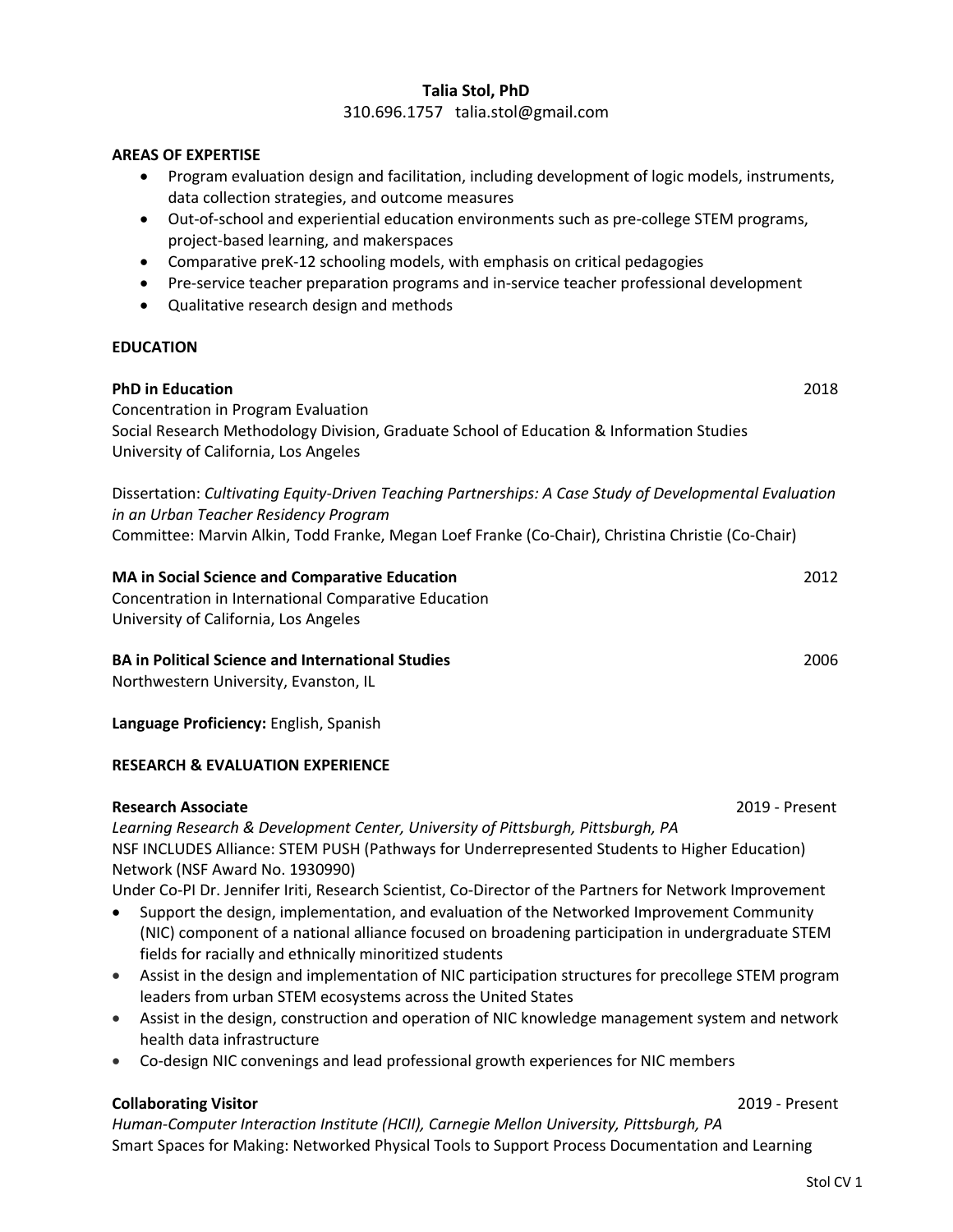## Principal Investigator: Marti Louw, Director, Learning Media Design Center (NSF Award No. 1736189)

## **Senior Research Scientist** 2018 - 2019

*Children's Museum of Pittsburgh, Pittsburgh, PA*

- Led, facilitated and supported internal program evaluation, reflective practice experiences, designbased research, and exhibits development from a learning research perspective. Internal portfolio included collaborations with MAKESHOP, Art Studio, Exhibits, Visitor Services, Early Learning, and MuseumLab teams.
- Acted as museum lead for grant-funded research projects and evaluation consulting services. External portfolio included collaborations with Manchester Academic Charter School, University of Pittsburgh School of Education, Carnegie Mellon University Learning Media Design Center, Indiana University Bloomington Center for Research on Learning and Technology, UPMC Children's Hospital of Pittsburgh Child Life Department, Propel Charter Schools, Seneca Valley School District, Maker Ed.

## **Graduate Student Researcher** 2016 - 2018

*IMPACT Urban Teacher Residency program, UCLA Center X, Los Angeles, CA*

- Facilitated researcher-practitioner collaboration for an intensive 18-month urban teacher residency program preparing K-12 STEM educators to work in predominantly low-income urban schools.
- Developed, administered, analyzed, and presented the results of interaction logs to teacher educators as part of a developmental evaluation process in order to inform decisions around mentoring practices and mentoring relationships within the program.

## **Evaluation Analyst** 2012 - 2016

*University of California Educational Evaluation Center (UCEC), Los Angeles, CA*

- Facilitated capacity-building and evaluation projects; worked with clients to develop evaluation questions and logic models; created instruments to monitor and measure progress towards outcomes.
- Conducted focus groups, interviews, and field observations for various projects.
- Analyzed quantitative and qualitative data relevant to program activities, processes, and outcomes.
- Collaborated in draft, revision, and finalization stages of evaluation reports.
- Clients included California Department of Education, Pasadena City College, UCLA Early Academic Outreach Program, UCLA Center for Community College Partnerships, First Star UCLA Bruin Guardians Scholars Academy, and UCLA Summer Humanities Institute.

## **SELECTED TEACHING EXPERIENCE**

### *UNIVERSITY*

## **Teaching Assistant, Qualitative Research Methods (Graduate Course)** 2014-2016

*UCLA Graduate School of Education and Information Studies* Assisted Professor Teresa McCarty in the delivery of a research sequence designed to guide graduate students in the development, execution, and analysis of a qualitative research project.

### **Teaching Assistant, Educational Program Evaluation (Undergraduate Course)** 2013-2014

*UCLA Graduate School of Education and Information Studies* Assisted Professor Marvin Alkin in an undergraduate Education Minor course covering the conduct of evaluations of educational and social programs.

# **Instructor, Master's Thesis Writing Seminar** 2013

*UCLA Graduate School of Education and Information Studies*

Guided a small group of Comparative Education students through a writing workshop-style seminar to support the completion of a master's thesis.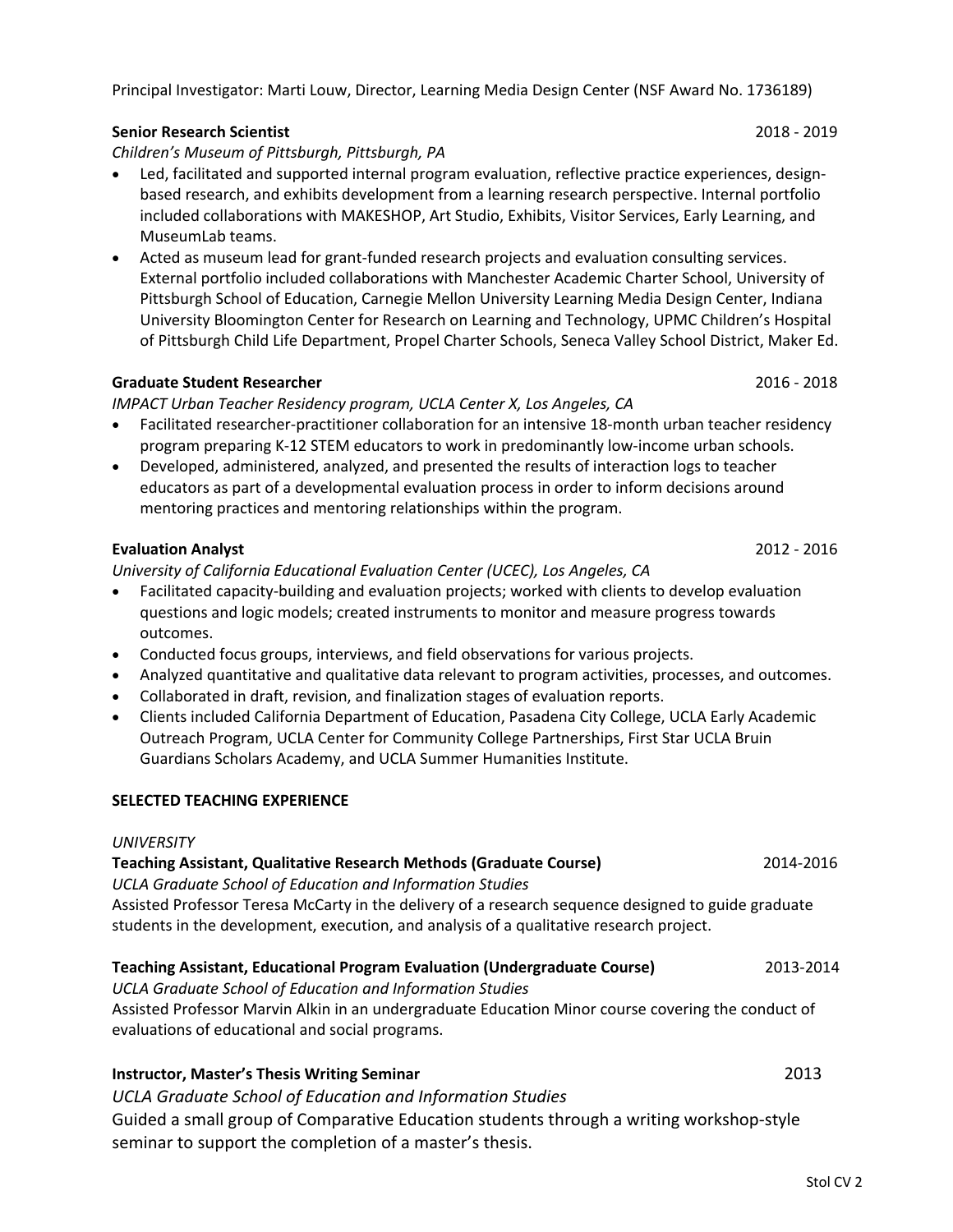#### *SECONDARY*

#### **Co-Instructor, Documentary Filmmaking Elective** 2016-2018

*Venice Neighborhood Youth Association, Venice, CA*

- Co-created a yearlong class which met weekly throughout the school year serving a group of high school Youth Leaders participating in a non-profit college access program.
- Taught Youth Leaders interview techniques and facilitated reflection on storytelling methods to support production of individual non-fiction film projects.

#### **Research Methods Instructor** 2015

*Upward Bound Youth in Action Summer Research Institute, California State University, Fullerton*

- Designed a 6-week research methods curriculum for high school students participating in CSU-Fullerton's Upward Bound program which covered qualitative and quantitative methods, research design, and research paper-writing.
- Employing a Youth Participatory Action Research (YPAR) framework, collaborated closely with Writing and Critical History teachers to support 36 students in developing an original research project with a social justice focus.

### **Fulbright English Teaching Assistant** 2007-2008

*Instituto de Educación Secundaria Parque de Lisboa, Madrid, Spain*

- Developed lessons and activities for students ages 11-14 in a bilingual program at a public secondary school with objective of engaging in English practice while communicating course content in history, science, and art classes.
- Guided 22 14-year-old students through the process of research, debate, and resolution writing in preparation for a citywide conference as part of the Global Classrooms Model United Nations project.

#### *ADULT*

## **English as a Second Language Instructor** *San Gabriel Valley Literacy Council, Pasadena, CA* 2006-2007 *Sudanese Refugee Resettlement Program, Pittsburgh, PA* 2001-2002

### **PUBLICATIONS**

Allen, A., Ball, M., Bild, D., Boone, D., Briggs, D., Davis, D., Delale-O'Connor, L., Gonda, R., Iriti, J., Legg, A. S., Long, C., Matthis, C., Sherer, J., & **Stol, T**. (2020). Leveraging out-of-school STEM programs to meet the needs of youth and families during COVID-19*.*Connected Science Learning. October – December 2020 Vol 2(4).

Grabman, R., **Stol, T.,** McNamara, A., Brahms, L. (2019). Creating and sustaining a culture of reflective practice: Professional development by and for museum-based maker educators. *Journal of Museum Education, 41*(2*).*

**Stol, T**., Alkin, M.C., & Christie, C.A. (2017). Volume editor's introduction. In M.Q. Patton, *Facilitating evaluation: Principles in practice* (pp. xi-xiii)*.* Thousand Oaks, CA: Sage.

#### **SELECTED PRESENTATIONS**

**Stol, T.**, and Iriti, J. (2021). *Balancing Practitioner and Field Knowledge: A Scaffolded Approach to Developing Change Ideas*. Session at the Carnegie Foundation for the Advancement of Teaching Summit on Improvement in Education.